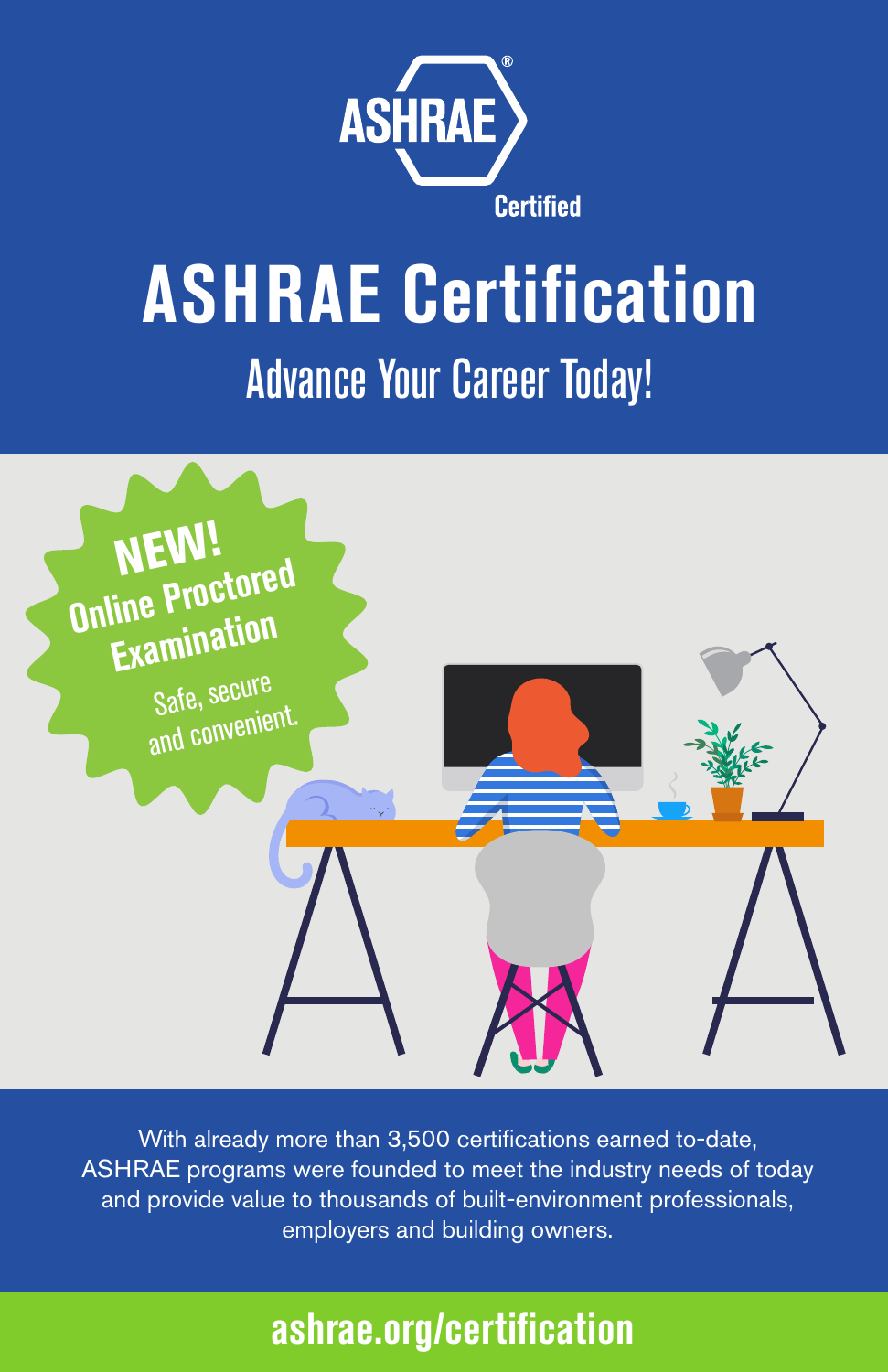# **Certified HVAC Designer (CHD)**



- The CHD certification validates competency of an HVAC Designer, working under the responsible charge of an engineer, to design HVAC systems to meet building/project requirements, including load calculations, equipment selection and sizing, mechanical equipment room design, duct and piping design and layout for the development of HVAC plans for permit and construction.
- In an Industry Need survey, ASHRAE member respondents who influence the hiring decision agree the CHD is a tool to identify competent new hire prospects.

# **High-Performance Building Design Professional (HBDP)**



- The HBDP certification validates competency to design and integrate sustainable HVAC&R systems into high performing buildings.
- Today's building design market requires use of ground-breaking technologies in new and existing structures to meet the need of building owners.

### **Building Energy Modeling Professional (BEMP)**



- The BEMP certification validates competency to evaluate, select, implement, calibrate and interpret the results of energy modeling software when applied to new and existing building and systems energy performance.
- The BEMP certification complements ASHRAE's Building Energy Quotient (BuildingEQ) program by helping to ensure that only qualified practitioners can submit As Designed Workbooks to receive building ratings from ASHRAE.

*"Because of the high level of expertise, professionalism and ethics demonstrated by ASHRAE, achieving certification under their established requirements implies one of the highest levels of competence and knowledge available in the industry."*  Jeffrey G Ross-Bain, BCxP, BEMP, Ross-Bain Green Building, LLC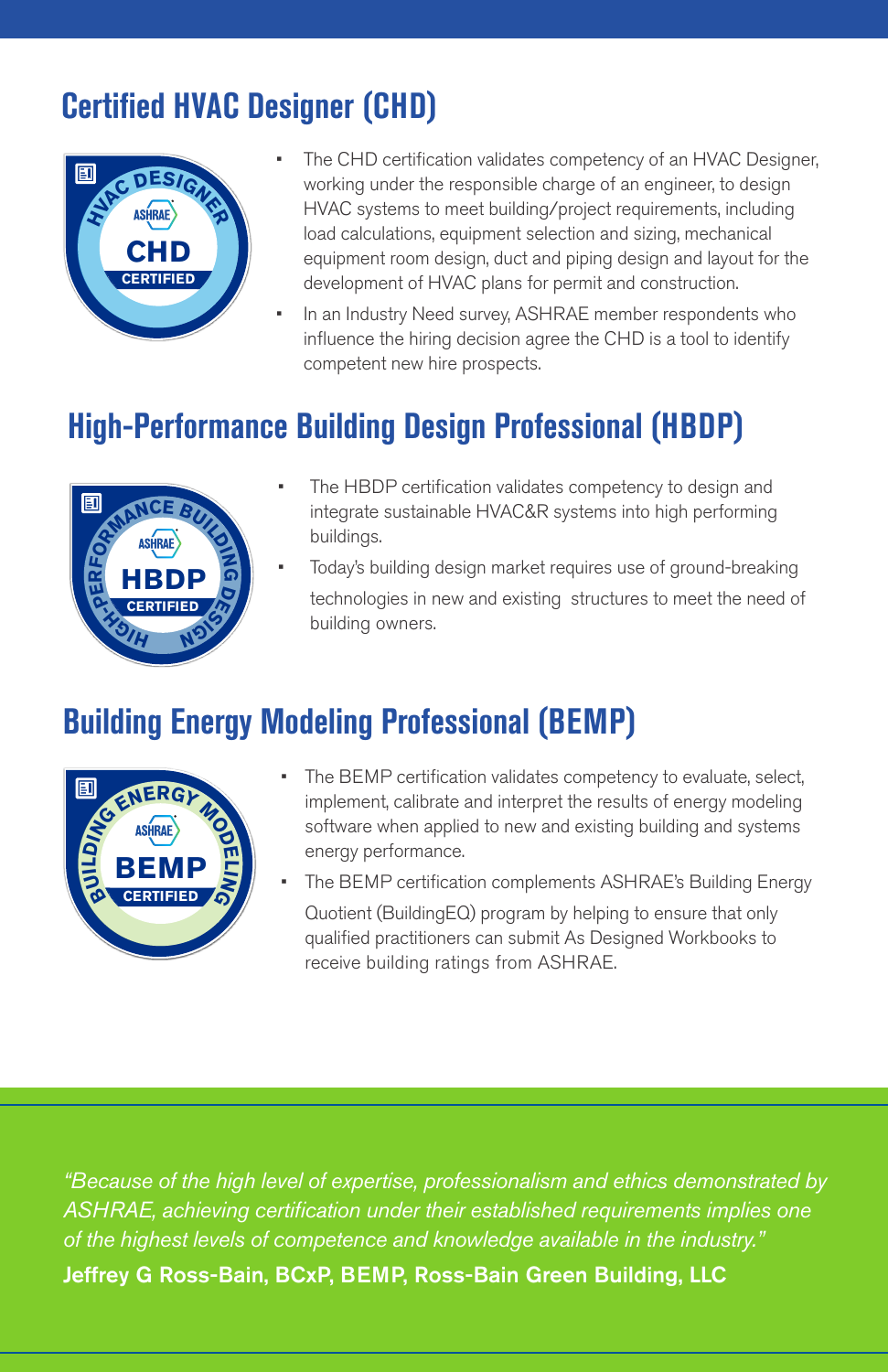# **Building Commissioning Professional (BCxP)**



| 囙 | GCOMMISS         |
|---|------------------|
|   | ASHRAE)          |
| Ĕ | <b>BCxP</b>      |
|   | <b>CERTIFIED</b> |
|   |                  |

- The BCxP certification validates competency to lead, plan, coordinate and manage a commissioning team to implement commissioning processes in new and existing buildings.
- Recognized by the U.S. Department of Energy (DOE) as meeting the Better Buildings Workforce Guidelines (BBWG).

### **Healthcare Facility Design Professional (HFDP)**



- The HFDP certification validates competency to incorporate standards, guidelines as well as unique healthcare facility requirements and design principles in HVAC system design.
- Advances in technology, shifting environmental requirements and an increasingly older population have created a critical need for expansion and renovation of healthcare facilities.

### **Building Energy Assessment Professional (BEAP)**





- The BEAP certification validates competency to assess commercial building systems and site conditions, analyze and evaluate equipment and energy usage, and recommend strategies to optimize building resource utilization.
- The BEAP certification is integral to ASHRAE's Building Energy Quotient (BuildingEQ) program by helping to ensure that only qualified practitioners can submit In Operation Workbooks to
- receive building ratings from ASHRAE. Recognized by the U.S. Department of Energy (DOE) as meeting the Better Buildings Workforce Guidelines (BBWG).

# **Digital Badging**

Helps you get the recognition you've earned.

|                                                 |                                                                                                                   | v<br>٠                                            |  |
|-------------------------------------------------|-------------------------------------------------------------------------------------------------------------------|---------------------------------------------------|--|
|                                                 | Degre Schute<br>Hoc Designer<br>Afterla Georgia - Sitt+ contections - Contact info<br>Activity<br>All toboar<br>ø |                                                   |  |
| Especience<br><b><i><u>fonder A CEO</u></i></b> | <b>BOD</b><br>Deight shared this                                                                                  | View my verified achievement<br>$\delta\sigma$ at |  |